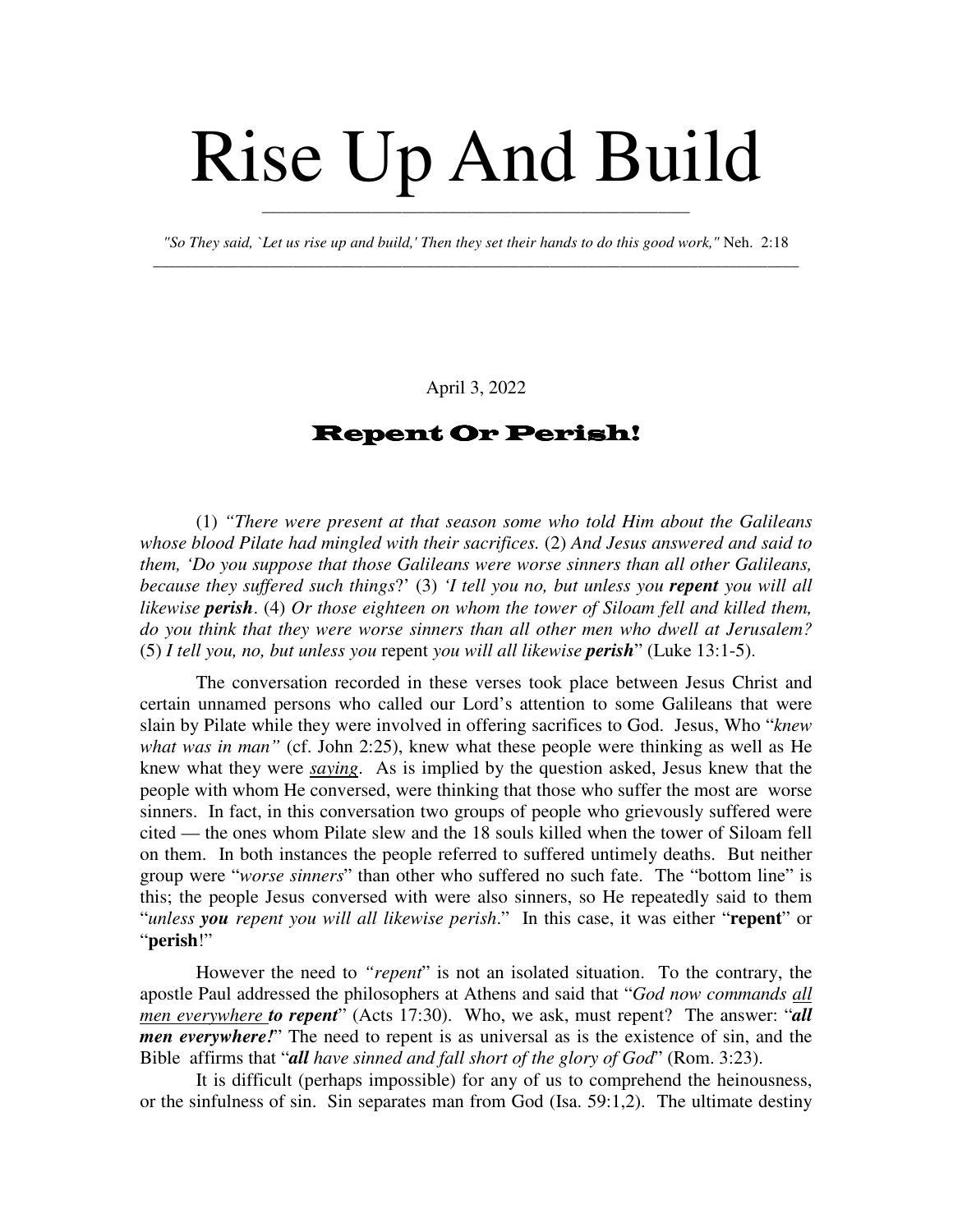of those who live and die in sin is biblically described as a *"lake of fire*" (Rev. 20:15), "*the lake which burns with fire and brimstone*" (Rev. 21:8). When one considers the eternal consequences of sin, and the price paid for our redemption (John 3:16; Rom. 3:23- 26; I Peter 1:18,19), he has to conclude that sin is a terrible thing. In the hereafter, lost sinners who have been cast into "*the everlasting fire prepared for the devil and his angels*" (Matt. 25:41) will all surely agree that sin is no laughing matter! Surely, in view of these facts, it is imperative that every accountable person deal with the sin problem in his own life. And this includes genuine repentance!

### **But What Is Repentance?**

*"Repentance* is translated from the Greek *METANOIA*, which denotes an after thought, a change of mind. It is a change of mind with reference to sin, which involves a turning away from **sin**, and a turning to **God**. It is an inward change which results in the outward bearing of "*fruits worthy of repentance"* (Matt. 3:8).

### **What Produces Repentance?**

**1. Faith in God**. Inasmuch as all sin is "*against God*" (Gen. 39:9; cf. Ps. 51:4; Luke 15:18), and inasmuch as "*repentance*" is "*toward God*" (Acts 20:21), then it should be evident that one must have faith in God in order to repent of sins committed "*against God*." For that matter, we read in Hebrews 11:6 that "*without faith it is impossible to please God, for he who comes to God must believe that He is, and that He is a rewarder of those who diligently seek Him*." Repentance is a part of that process whereby one comes "*to God*," but in order for one to come to God he *"must believe that He is."* Incidentally, if one must "*repent*" or "*perish*," and if repentance is different from faith (and it is!), then it should be evident that no sinner can be saved by **faith alone**!

**2. The goodness of God**. In his letter to the saints in Rome the apostle Paul said *"the goodness of God leads you to repentance*" (Rom. 2:4). God is definitely good! *"He makes His sun rise on the evil and the good, and sends rain on the just and the unjust*" (Matt. 5:45). *"Every good gift and every perfect gift...comes down from the Father of lights…"* (Jas. 1:17). It is in Him that *"we live and move and have our being…*" (Acts 17:28). God is ultimately the Supplier of every morsel of food we eat, every drop of water we drink, and every breath of air we breathe. The rolling hills, majestic mountains, sparkling streams, beautiful flowers — yea, all that is, find their origin in God — the God Who *"so loved the world*" that He Sent His Son to die in our stead and make our redemption possible (John 3:16; Matt. 26:28; I Peter 1:18,19, etc.). When a soberminded person pauses to reflect upon the goodness of God, all that He **has** done for us, **is** doing for us, and **will** do for us eternally (if we do His will), then the very thought of having, through sin, offended His infinite holiness is cause for great remorse.

**3. An Awareness of Personal Sin**. "*There is none righteous, no, not one*" (Rom. 3:10). *"...all have sinned and fall short of the glory of God*" (Rom. 3:23). "*If we say that we have not sinned, we make Him a liar, and His word is not in us*" (I John 1:10). Friend, sin is real, sin is deadly, sin is personal, and **you** have sinned!